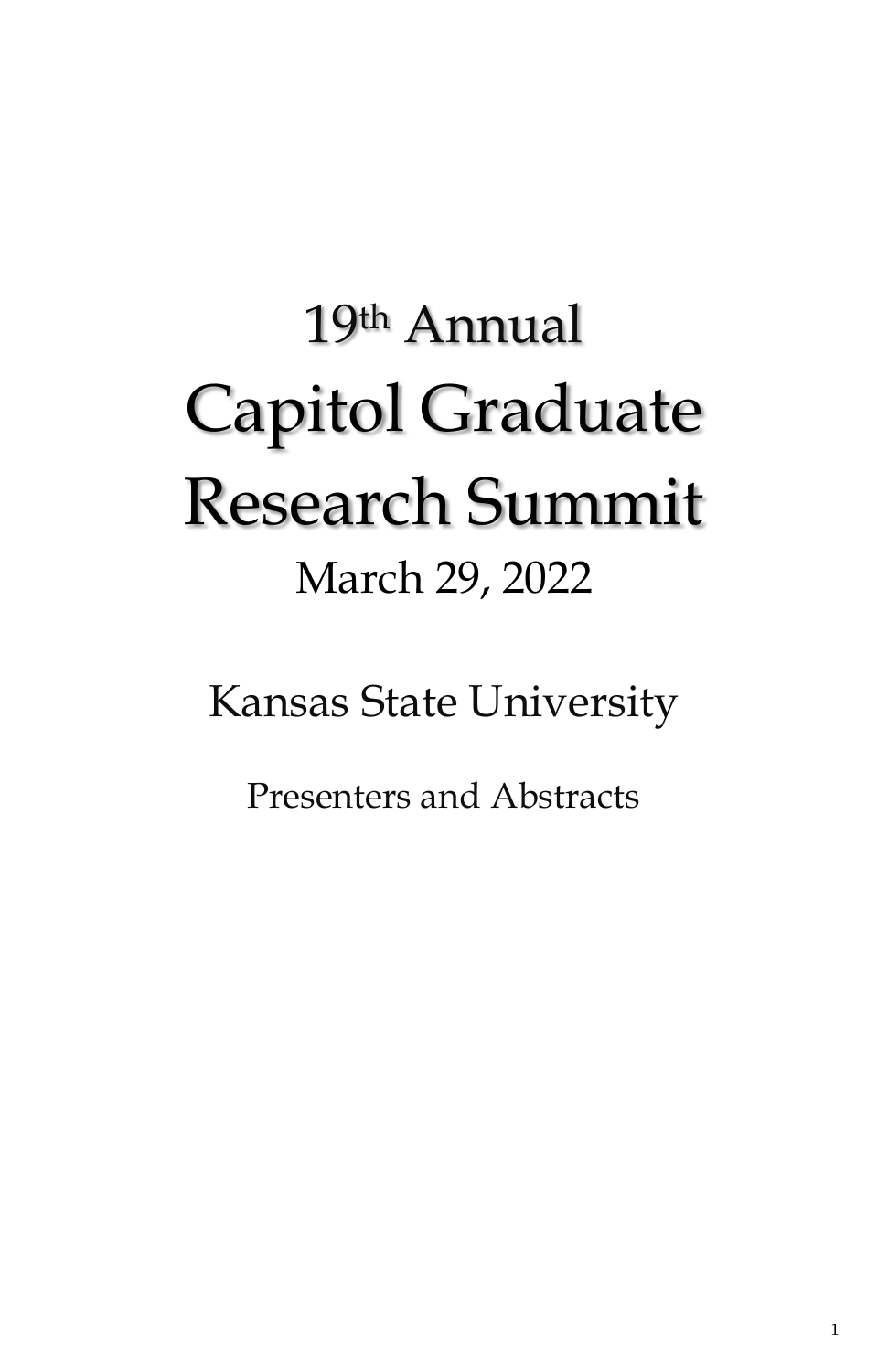

| <b>Mohanish Andurkar</b> | <b>INVESTIGATING THE EFFECTS OF</b><br>NUCLEAR RADIATION ON ADDITIVELY<br><b>MANUFACTURED PARTS</b>                                                                    |
|--------------------------|------------------------------------------------------------------------------------------------------------------------------------------------------------------------|
| <b>Shelby Astle</b>      | TO TALK OR NOT TO TALK: AN ANALYSIS<br>OF PARENTS' INTENTIONS TO TALK WITH<br>CHILDREN ABOUT DIFFERENT SEXUAL<br>TOPICS USING THE THEORY OF PLANNED<br><b>BEHAVIOR</b> |
| <b>Edward Bird</b>       | UTILIZING COMPARATIVE<br>TRANSCRIPTIONS TO UNDERSTAND THE<br>EFFECTS OF VESICULAR STOMATITIS<br>VIRUS INFECTION ON NEURO-SENSORY<br>FUNCTION IN CULICOIDES MIDGES      |
| <b>Cris Kauer Brazil</b> | CAN VIRTUAL REALITY BE USED TO TEST<br><b>OLDER ADULTS ON DAILY ACTIVITIES</b><br>PERFORMANCE?                                                                         |
| <b>Brandi Feehan</b>     | AGE-ASSOCIATED MICROBIAL STABILITY<br>AND VOLATILITY SHAPE THE GUT<br>MICROBIOME IN A HEALTHY PIG MODEL                                                                |
| <b>Anne Lovett</b>       | <b>ACUTE ANAPLASMOSIS REDUCES</b><br><b>BREEDING SOUNDNESS IN</b><br>EXPERIMENTALLY INFECTED BEEF<br><b>BULLS</b>                                                      |
| <b>Carlos B. Pires</b>   | KANSAS SOIL HEALTH PARTNERSHIP                                                                                                                                         |
| <b>Emily Randig</b>      | APPLICATION OF FLUORESCENCE<br>SPECTROSCOPIC CHARACTERIZATION OF<br>AN ALGAL BLOOM EVENT IN THE<br><b>MILFORD GATHERING POND</b>                                       |
| <b>Archana Sekar</b>     | DEVELOPMENT OF DURABLE ANODE<br>ELECTROCATALYSTS FOR DIRECT<br>METHANOL FUEL CELLS                                                                                     |
| <b>Jack Sytsma</b>       | <b>DOMINANT PRAIRIE GRASS CROSS-</b><br>TRANSPLANTED ACROSS THE MIDWEST<br><b>RAINFALL GRADIENT: RESPONSE TO</b><br><b>DROUGHT</b>                                     |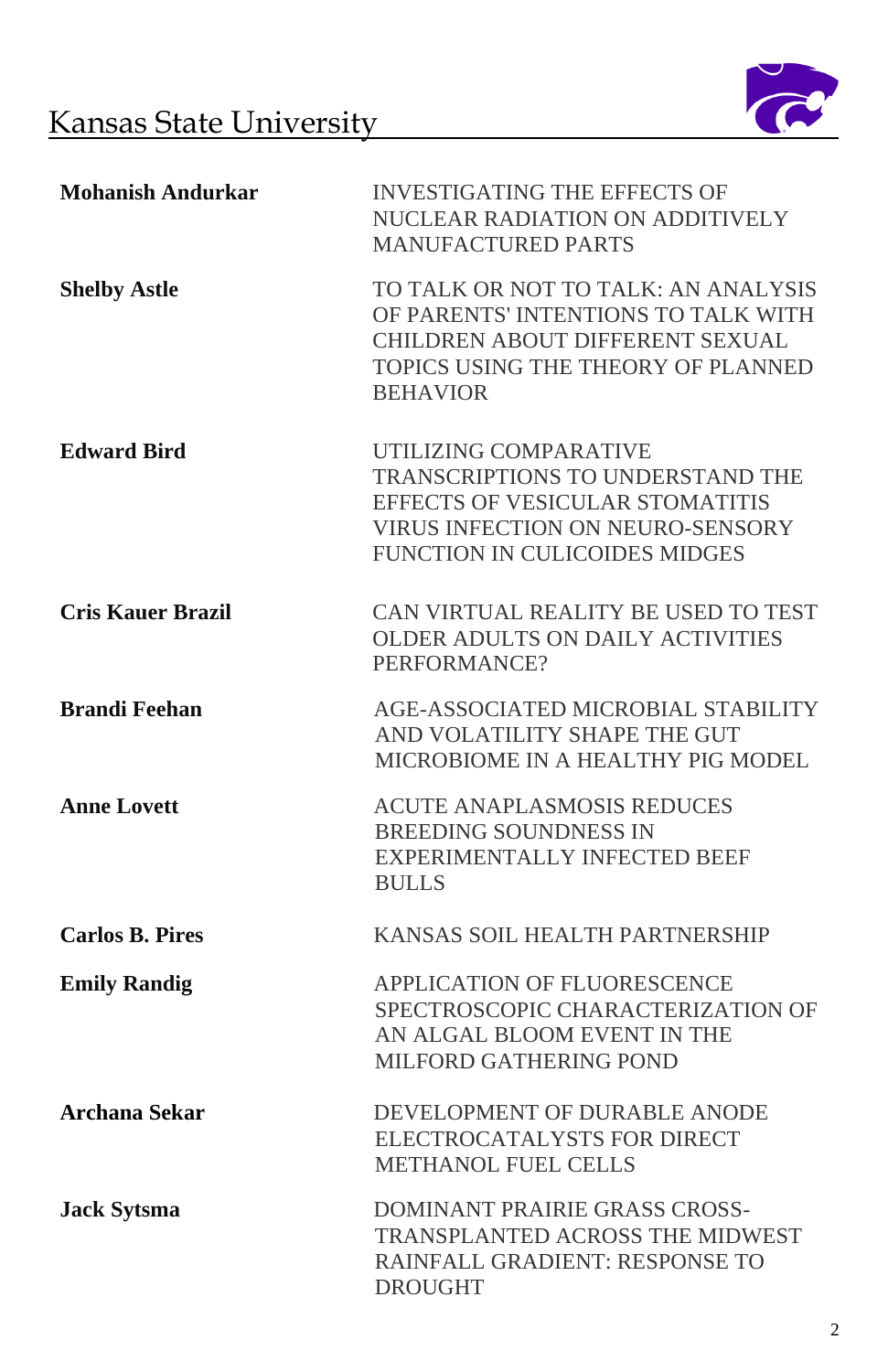# **INVESTIGATING THE EFFECTS OF NUCLEAR RADIATION ON ADDITIVELY MANUFACTURED PARTS**

Mohanish Andurkar<sup>1</sup>, Bart Prorok<sup>2</sup>, Valentina O'Donnell<sup>3</sup>, John Gahl<sup>3</sup>, and Scott

 $Thompson<sup>1</sup>$ 

### *<sup>1</sup>Alan Levin Department of Mechanical and Nuclear Engineering; <sup>2</sup>Department of Materials Engineering, Auburn University; <sup>3</sup>University of Missouri Research Reactor (MURR)*

The growing interest in developing safe modular nuclear reactors has resulted in a need for advanced materials/parts that can tolerate intense radiation while in service. Manufacturing of such advanced materials via traditional machining processes present several challenges. Recently, Additive Manufacturing (AM), or 3D printing, has shown capability of fabricating complex-shaped nuclear components. AM offers a unique opportunity to print parts on demand with a reduced need to rely on external suppliers. The aim of this research is to compare the mechanical properties of metal samples fabricated using conventional machining and AM methods before and after nuclear radiation. This research will help engineers design next-generation, radiation-resistant nuclear reactor components using AM processes. Inconel 625 (a nickel-based superalloy) was fabricated using the laser powder bed fusion (L-PBF) AM process. The samples were placed inside a nuclear reactor for 2 weeks. The mechanical properties of these samples were examined by measuring hardness before and after nuclear radiation. The hardness values of the AM samples were compared to traditional machined samples**.** Results indicate that AM specimens are less prone to radiation hardening defects relative to their wrought counterparts. As-printed AM specimens showed an increase in hardness by 1.2% hardening. The wrought samples displayed an increase in hardness by 5.25%. Results provide insight into how one can minimize radiation hardening in nuclear materials for their safe and reliable use. Results should increase confidence levels for adopting AM for building nuclear reactor components which perform the same or better than conventionally manufactured components.

# **TO TALK OR NOT TO TALK: AN ANALYSIS OF PARENTS' INTENTIONS TO TALK WITH CHILDREN ABOUT DIFFERENT SEXUAL TOPICS USING THE THEORY OF PLANNED BEHAVIOR**

**Shelby Astle**, Michelle Toews, Glade Topham, Amber Vennum *Department of Applied Human Sciences*

Parent-child sexual communication (PCSC) has positive outcomes for children's sexual health, but parents' intentions to educate children about sexuality are largely understudied. Based on the theory of planned behavior, this study aimed to explore what factors are associated with intentions to talk with children about different sexual topics. A sample of 561 parents of an oldest child ages 6-11 were recruited to complete a survey through Prolific.co. Results of a path analysis showed that having positive attitudes about PCSC, believing others would approve of them talking with kids about sex (subjective norms), and feeling that they had the ability to engage in PCSC (self-efficacy) were significantly associated with parents' intentions to talk to their children about at least three of the five categories of sexual topics ("the basics," "pleasure," "sex in relationships," "gender identity/sexual orientation," and the "religious meaning of sex"). Of these components, selfefficacy was most consistently and strongly associated with increased intentions to discuss all topics, followed by the attitude of believing sex education was the parents' responsibility. These findings suggest that building self-efficacy and helping parents feel responsible for educating their children about sex would be most important in attempting to increase parental intentions to engage in PCSC on a wide variety of topics. Funding for parent-targeted programming should be allocated to increase parent intentions to engage in PCSC. This programming should focus on helping parents develop self-efficacy and a sense of responsibility for educating children about multiple sexual topics.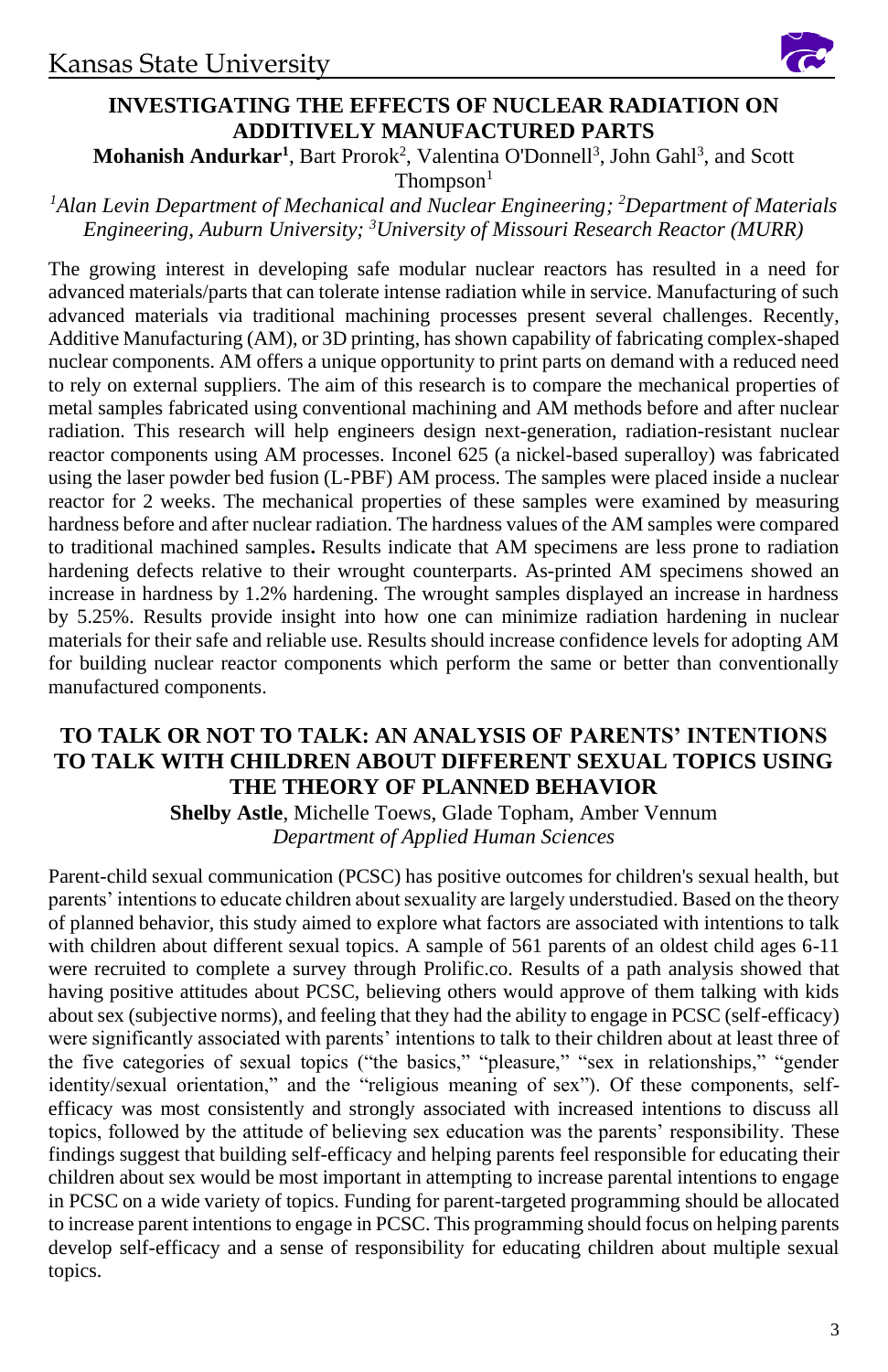

# **UTILIZING COMPARATIVE TRANSCRIPTOMICS TO UNDERSTAND THE EFFECTS OF VESICULAR STOMATITIS VIRUS INFECTION ON NEURO-SENSORY FUNCTION IN CULICOIDES MIDGES**

**Edward Bird**<sup>1</sup>, Brandon Hall<sup>1</sup>, Kristopher Silver<sup>1</sup>, and Dana Nayduch<sup>2</sup> *<sup>1</sup>Department of Entomology; <sup>2</sup>USDA-ARS Center for Grain and Animal Health Research*

*Culicoides* midges are important vectors of many livestock pathogens, including orbiviruses and rhabdoviruses. These viruses heavily infect the insect's eyes and other sensory organs as the infection disseminates. Previous midge infection studies with the orbivirus epizootic hemorrhagic disease virus (EHDV) have shown that many genes associated with vision, memory and other behaviors were downregulated, while a few genes associated with olfaction were upregulated. Because vision is important for midges to navigate their environment and is key for vector surveillance via light trapping, virus alteration of these traits has significant implications on host seeking and disease risk assessment. We hypothesized that the reported effects of orbivirus infection on gene expression in midges would also be observed in rhabdovirus-infected midges. In this study, we used RNAseq to determine differential expression (DE) of genes in female *Culicoides sonorensis* infected with the rhabdoviral livestock pathogen, vesicular stomatitis virus (VSV). Midges were fed either blood meals spiked with media containing VSV or virus-free media (controls) and were collected 8 days post-ingestion. RNA was extracted and sequenced from pools of midges in 5 replicates. Overall, 65 genes were significantly (FDR  $> 0.05$ ) differentially expressed between virus infected and uninfected midges. Many of these genes were associated with the innate immune system, as well several genes in association with olfaction, vision and other neuro-sensory functions. This information will give us valuable insight into altered sensory perception and neurological function of midges, which can inform behavioral phenotypic studies and ultimately better management methods.

# **CAN VIRTUAL REALITY BE USED TO TEST OLDER ADULTS ON DAILY ACTIVITIES PERFORMANCE?**

**Cris Kauer Brazil** and Malgorzata J. Rys

*Department of Industrial and Manufacturing Systems Engineering*

The number of people affected by cognitive disorders will increase in the next decades as the US population ages. Researchers need to find effective ways to test, train, and screen individuals affected by normal and abnormal aging processes. Virtual Reality (VR) technology could facilitate screenings by making tests real-life based and more accessible. The purpose of this research is to find out if VR can be used for daily activity testing and will compare real-life performance with VR performance. In this case study, a sorting task was replicated in a virtual environment to compare these two different settings in terms of task load, time, and effectiveness. Twenty college students participated in the study, and results showed a significant difference in time between conditions, with the VR condition taking significantly more time and having significantly higher variability than the real-life condition. The task was effectively completed by participants in both settings, but there were differences in time, strategy, and perceived task load when the two conditions were compared - even when considering learning effects. Participants considerably improved their VR times by the third trial with an average 24.1% improvement. Task load was reported to be higher for the VR task when compared to the real-life task. High levels of immersion and low levels of cybersickness were also reported. This research supports the important considerations when developing VR simulations for common daily tasks. Future research will evaluate differences between younger and older adults when performing VR tasks.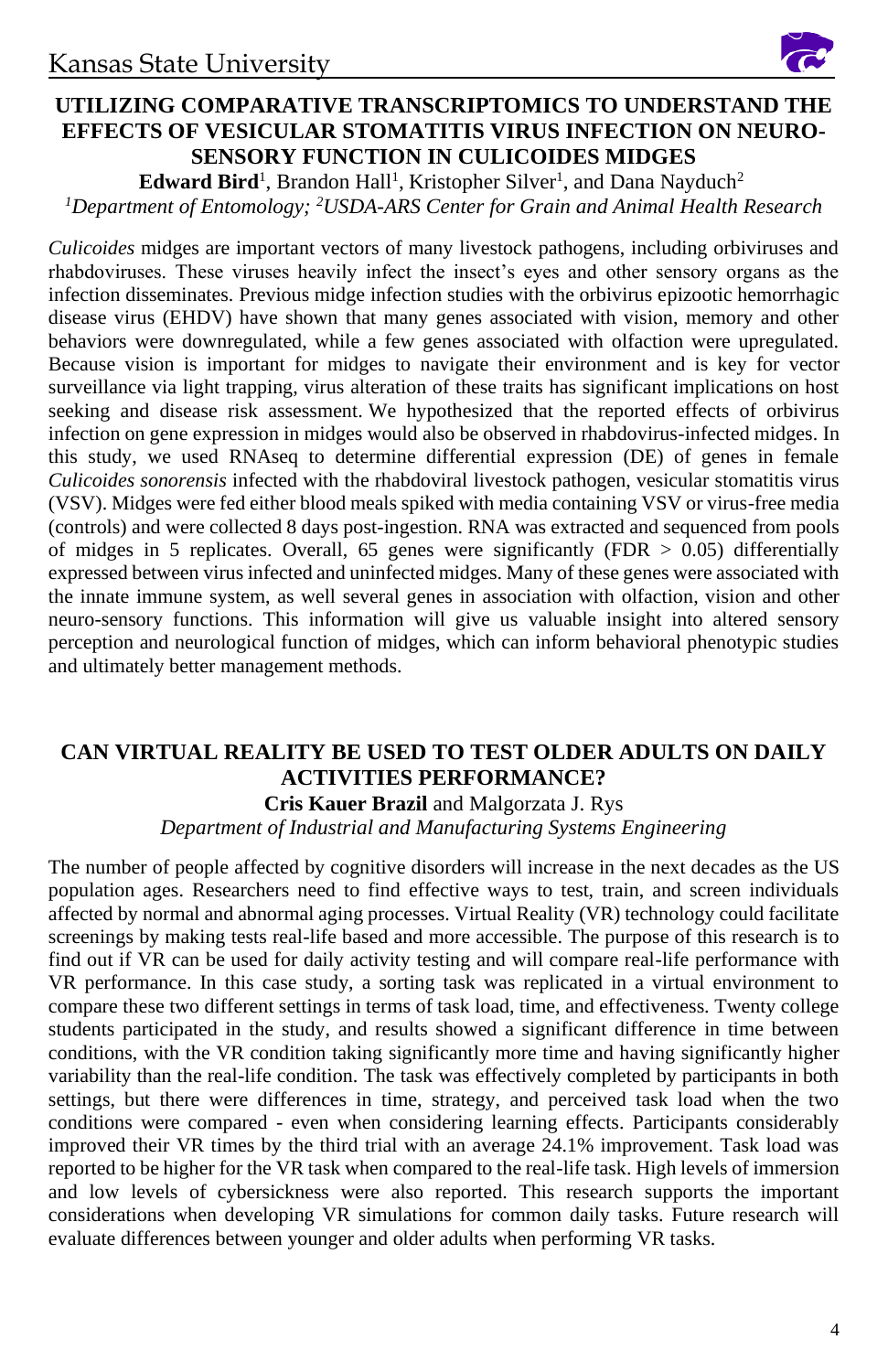

# **AGE-ASSOCIATED MICROBIAL STABILITY AND VOLATILITY SHAPE THE GUT MICROBIOME IN A HEALTHY PIG MODEL**

Brandi Feehan<sup>1</sup>, Megan Niederwerder<sup>2</sup>, Bob Goodband<sup>3</sup>, and Sonny T.M. Lee<sup>1</sup> *<sup>l</sup>Division of Biology; <sup>2</sup>Department of Diagnostic Medicine/Pathobiology; <sup>3</sup>Depertment of Animal Sciences and Industry*

The gastrointestinal microbiome plays a critical role in swine health with implications on the sustainability and competitiveness of Kansas swine production. Microbes harbored in the gastrointestinal system are crucial for metabolizing dietary nutrients into utilizable sources for the host while also limiting pathogen invasion leading to disease. This study demonstrated how the swine gut microbiome, specifically bacteria and fungi, develop over a pig's life. Fecal samples from ten pigs were collected during three age-dependent stages: preweaning (0-3 weeks of age), nursery (3-11 weeks), and finishing (11-22 weeks). We performed bacterial 16S rRNA amplicon sequencing to determine diversity and identify taxonomy of distinct bacteria between growth stages, and qPCR for a swine fungus of interest (*Kazachstania slooffiae*). Our results indicated that the preweaning microbiome was relatively more different among the pig hosts as compared to the nursery and finishing aged swine. *Kazachstania slooffiae* abundance was highest immediately following weaning but decreased to a plateau during the middle of the nursery stage. Both the plateau of *Kazachstania slooffiae* abundance and bacterial convergence occurred in the middle of the nursery stage which indicated an interplay between bacterial and fungal establishment within the gut. Our study provided the foundation for future research to evaluate how bacteria and fungi interact with the swine host for diet metabolism, and maintenance of a healthy gut environment. This knowledge can be utilized to improve swine growth and pork production, such as through altered diets and therapeutics, for Kansas agriculture.

#### **ACUTE ANAPLASMOSIS REDUCES BREEDING SOUNDNESS IN EXPERIMENTALLY INFECTED BEEF BULLS**

Anne Lovett<sup>1</sup>, Emily Reppert<sup>1</sup>, John Jaeger<sup>2</sup>, Qing Kang<sup>3</sup>, Macy Flowers<sup>4</sup>, Naemi Bickmeier<sup>4</sup>, Tippawan Anantatat<sup>4</sup>, and Kathryn Reif<sup>4</sup>

*<sup>1</sup>Department of Clinical Sciences; <sup>2</sup>Department of Animal Sciences and Industry;<sup>3</sup> Department of Statistics; <sup>4</sup>Department of Diagnostic Medicine and Pathobiology*

The causative agent of bovine anaplasmosis, *Anaplasma marginale*, costs the U.S. cattle industry an estimated \$300 million annually. Anemia and fever during clinical anaplasmosis may reduce bull breeding soundness. The study objective was to evaluate breeding soundness outcomes and clinical changes in beef bulls during clinical anaplasmosis and after recovery. Six healthy, *Anaplasma*-negative, mature, Angus bulls of satisfactory breeding status were included. Blood from an infected donor cow was used to challenge three bulls, the other three remaining unchallenged controls. Fever, anemia (via packed cell volume, PCV), pallor, and icterus were monitored weekly in all bulls. Infection progression was evaluated via quantitative PCR and percent parasitized erythrocytes (PPE). Seroconversion was monitored by cELISA. Oxytetracycline was given to bulls with PCVs <15% or temperatures >105°F. Weekly breeding soundness examinations were performed on all bulls for 16 weeks. Breeding soundness parameters included sperm morphology and motility, external and internal genitalia, and physical exam. All *A. marginale*-challenged bulls were PCR-positive, seropositive, and clinical by 3-, 17-, and 24 days post-challenge, respectively. Clinical signs included weight loss, pallor, icterus and fever  $(\geq 104.3^{\circ}F)$ . Anemia in all challenged bulls reached PCV nadirs ≤18% and peak PPEs ≥50%. Breeding soundness reductions were observed days after clinical onset and continued weeks beyond resolution of clinical anaplasmosis. Bulls in the control group remained negative for *A. marginale* by PCR and cELISA, and maintained consistent breeding soundness outcomes. Findings from this study suggest acute anaplasmosis is a driver of reduced breeding soundness in beef bulls.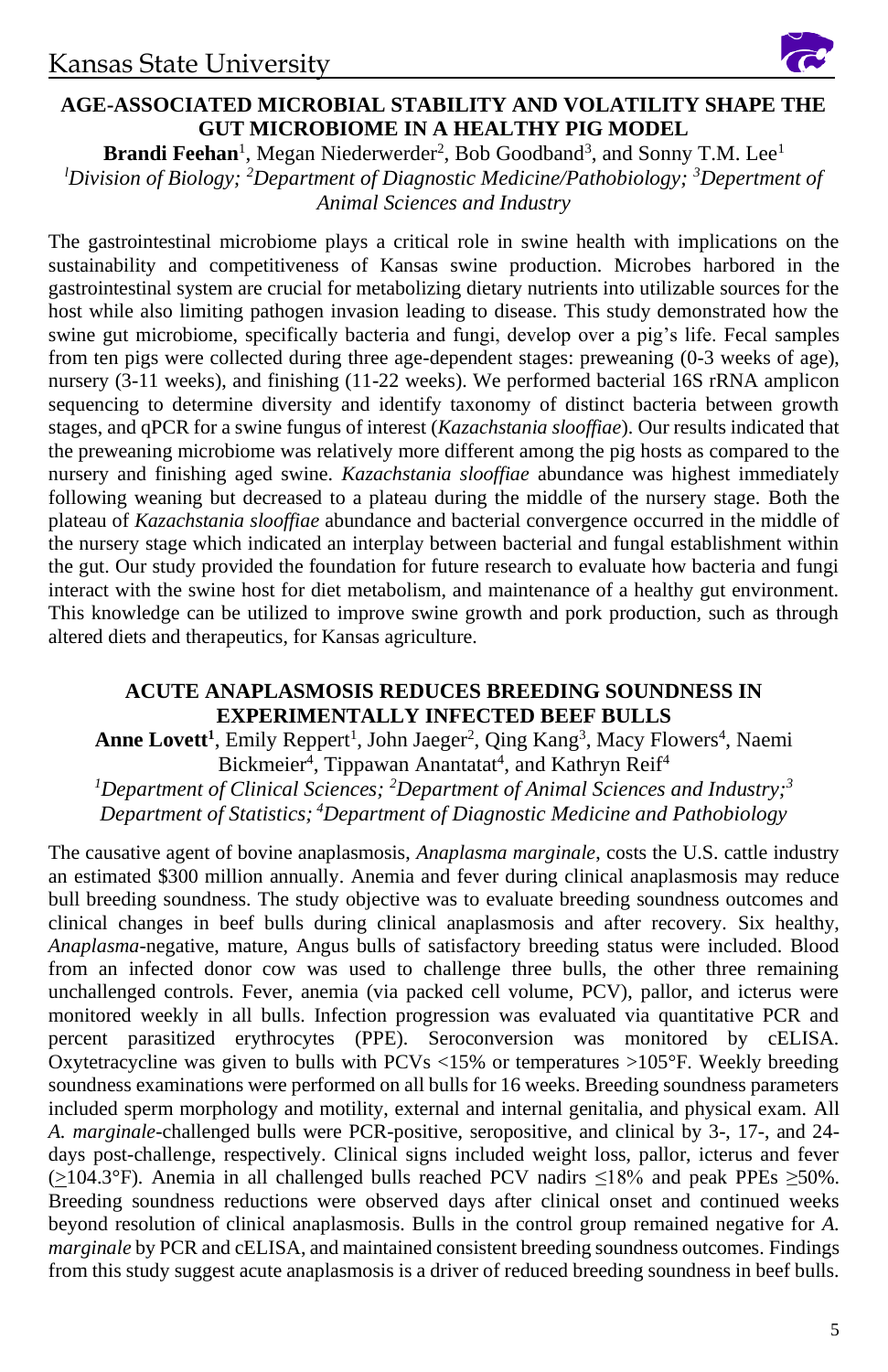

### **KANSAS SOIL HEALTH PARTNERSHIP**

**Carlos B. Pires**, Dorivar Ruiz Diaz, Ignacio Ciampitti, and Charles W. Rice *Department of Agronomy*

Soil health is proven to have wide-ranging benefits and is of increasing interest to farmers and agricultural stakeholders. Although no-till adoption has been growing, there is still relatively low adoption of cover crops. As soil health practices become more common, data on on-farm soil health metrics changes are needed to target middle and late adopters. The objective of this study is to measure and communicate the environmental benefits of cover crops. The Kansas Soil Health Partnership is a five-year project and currently involves four farms across the State of Kansas: (1) Solomon, (2) Bucyrus, (3) Beloit, and (4) Glen Elder. For this abstract, we will focus on results from site 1. Site 1 is located at the Knopf Farms and is in year three of five. The experimental design was four randomized and replicated strips (RCBD) of the farmer standard practice (no cover crop) and the improved practice (cover crop). Soil samples were taken on a GPS coordinated grid at 0-5 and 0-15 cm soil depth at the first (2019 - benchmark) and third (2021) year of the study. The soil health indicators measured were: β-glucosidase activity (βG), microbial biomass (MB), and arbuscular mycorrhizal fungi (AMF). We observed that cover crops increased all soil health indicators at 0-15 cm when comparing 2019 and 2021. The increments in βG, MB, and AMF were even higher at 0-5 cm. Cover crops have demonstrated a great potential for improving soil health across Kansas.

# **APPLICATION OF FLUORESCENCE SPECTROSCOPIC CHARACTERIZATION OF AN ALGAL BLOOM EVENT IN THE MILFORD GATHERING POND**

#### **Emily Randig** and Prathap Parameswaran *Department of Civil Engineering*

An increase in the frequency and geographic distribution of algal and cyanobacterial blooms has been observed over the last two decades, threatening marine and freshwater ecosystems. In situ fluorometers have been proposed for their potential to provide early warning of bloom development through the analysis of fluorescence signatures of the water. Despite the potential of the technology, there has been no in-depth analysis studying the fluorescence and 3-D excitation emission matrixes (EEMs) of an algal bloom in a waterbody experiencing an algal bloom with intensive monitoring. The Milford Gathering Pond in Geary County, KS experiences annual algal blooms that cause public access closures and affects the Kansas Department of Wildlife and Parks fish hatchery. An algal bloom at the pond was intensively monitored from April 2021 to November 2021. Various water quality parameters such as pH, turbidity, orthophosphate, total nitrogen, and total carbon were tracked and the 3D fluorescent EEM spectroscopy was analyzed. Preliminary findings have shown EEM intensity changes in the T1 and C1 fluorophores, which represent the Protein-like and Humic-like components respectively. Although subtle, early changes in the EEMs correspond with the onset of the bloom and the EEMs continued to change with the progression and increase in severity of the bloom. The findings show promise for a proactive and realistic algal monitoring tool which can be used by regulators and scientists alike for greater societal and environmental wellbeing.